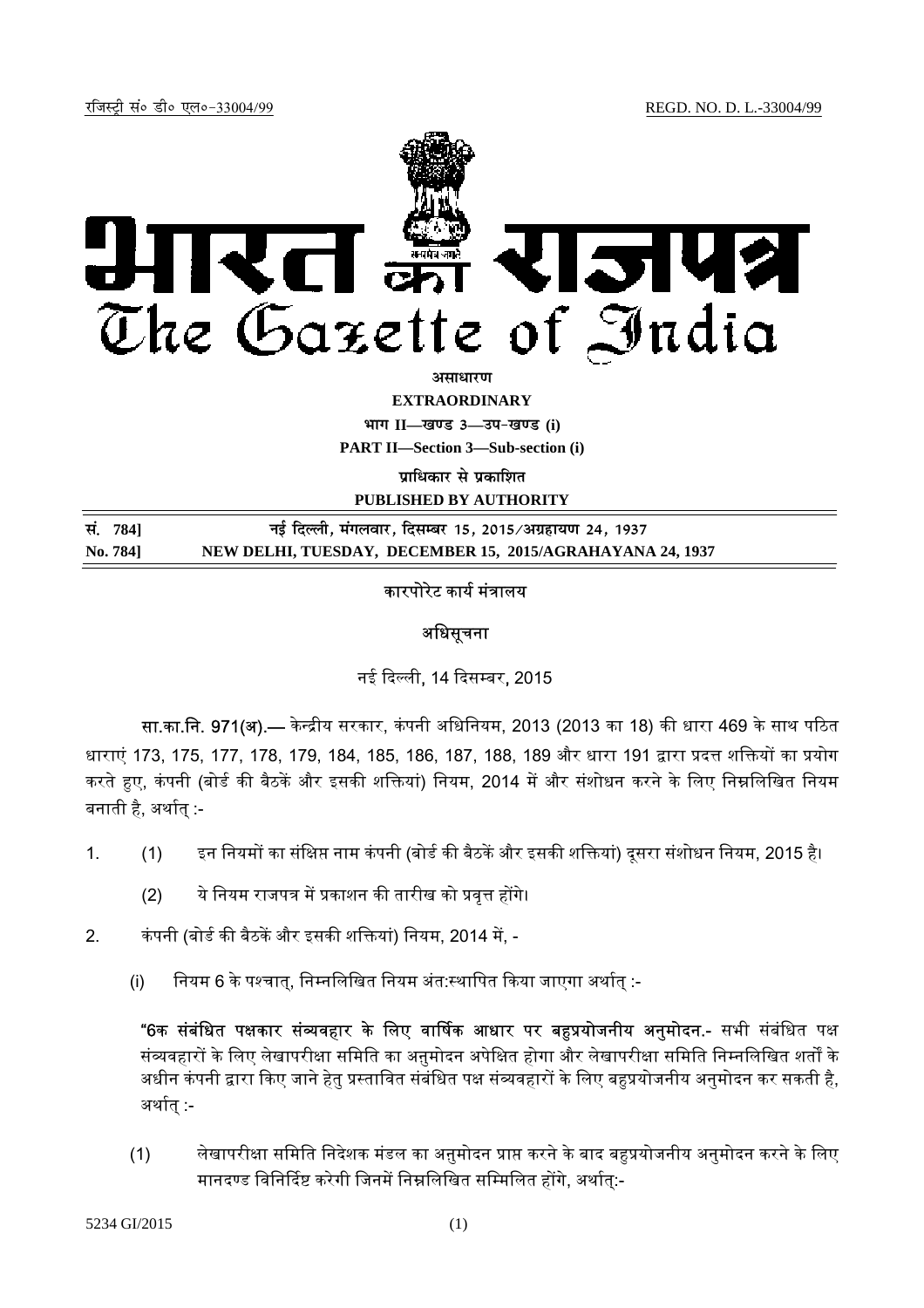- (क) बहप्रयोजनीय रूट के अधीन एक वर्ष में अनुज्ञात किए जा सकने वाले संकलित संव्यवहारों का अधिकतम मूल्य;
- (ख) प्रति संव्यवहार अनुज्ञात किए जा सकने वाला अधिकतम मूल्य;
- (ग) बहप्रयोजनीय अनुमोदन प्राप्त करने के समय लेखापरीक्षा समिति को किए जाने वाले प्रकटीकरणों की सीमा और रीति:
- (घ) प्रत्येक बहुप्रयोजनीय अनुमोदन के अनुसरण में कंपनी द्वारा किए गए संबंधित पक्ष संव्यवहार की ऐसे अंतरालों पर पुनर्विलोकन जो समिति उचित समझे;
- (ङ) ऐसे संव्यवहार जो लेखापरीक्षा समिति द्वारा बहुप्रयोजनीय अनुमोदन के अधीन न हों।

(2) लेखापरीक्षा समिति बहुप्रयोजनीय अनुमोदन करने के लिए मानदंड विनिर्दिष्ट करते समय निम्नलिखित कारकों पर विचार करेगी. अर्थात :-

- (क) संव्यवहारों की पुनरावृत्तियां (भूतकाल में या भविष्य में);
- (ख) बहुप्रयोजनीय अनुमोदन की आवश्यकता का न्यायोचित्य।

(3) लेखापरीक्षा समिति पुनरावृत्ति की प्रकृति के संव्यवहारों के लिए बहुप्रयोजनीय अनुमोदन की आवश्यकता और ऐसे अनुमोदन के कंपनी के हित में होने का स्वंय संतुष्ट करेगी।

- (4) बहप्रयोजनीय अनमोदन में निम्नलिखित अंतर्विष्ट या उपदर्शित होंगे :
	- (क) संबंधित पक्षों के नाम;
	- (ख) संव्यवहार की प्रकृति और अवधि;
	- (ग) संव्यवहार की अधिकतम रकम जिसके संबंध में संव्यवहार किया जा सकता है:
	- (घ) उपदर्शित आधार मूल्य या वर्तमान संविदा मूल्य और मूल्य में विचलन, यदि कोई हो के लिए फार्मूला; और
	- (ङ) लेखापरीक्षा समिति के लिए प्रस्तावित संव्यवहार पर निर्णय लेने हेतु सुसंगत या महत्वपूर्ण कोई अन्य सूचना:

परंतु यह कि जहां संबंधित पक्ष संव्यवहार की आवश्यकता का पूर्वानुमान न लगाया जा सके और उपरोक्त ब्यौरे उपलब्ध न हों वहां लेखापरीक्षा समिति ऐसे संव्यवहारों के लिए उनके मूल्य जो प्रति संव्यवहार एक करोड़ रुपए से अधिक न हो, के अधीन बहुप्रयोजनीय अनुमोदन कर सकती है।

(5) बहुप्रयोजनीय अनुमोदन एक वित्तीय वर्ष से अनधिक अवधि के लिए विधिमान्य होगा और ऐसे वित्तीय वर्ष के समाप्त होने के बाद नया अनुमोदन अपेक्षित होगा।

(6) बहुप्रयोजनीय अनुमोदन कंपनी के उपक्रम के बेचने या निपटान के संबंध में संव्यवहार के लिए लागू नहीं होगा।

- (7) ऐसी अन्य शर्तें जो लेखापरीक्षा समिति उचित समझे।"
- (ii) िनयम 10 का लोप ᳰकया जाएगा;
- (iii) नियम 15 के उपनियम (3) में शब्दों "विशेष संकल्प" के लिए, जहां भी वे आते हैं "संकल्प" शब्द रखा जाएगा।

[फा. सं. 1/32/2013-सीएल-V-पार्ट]

अमरदीप सिंह भाटिया, संयुक्त सचिव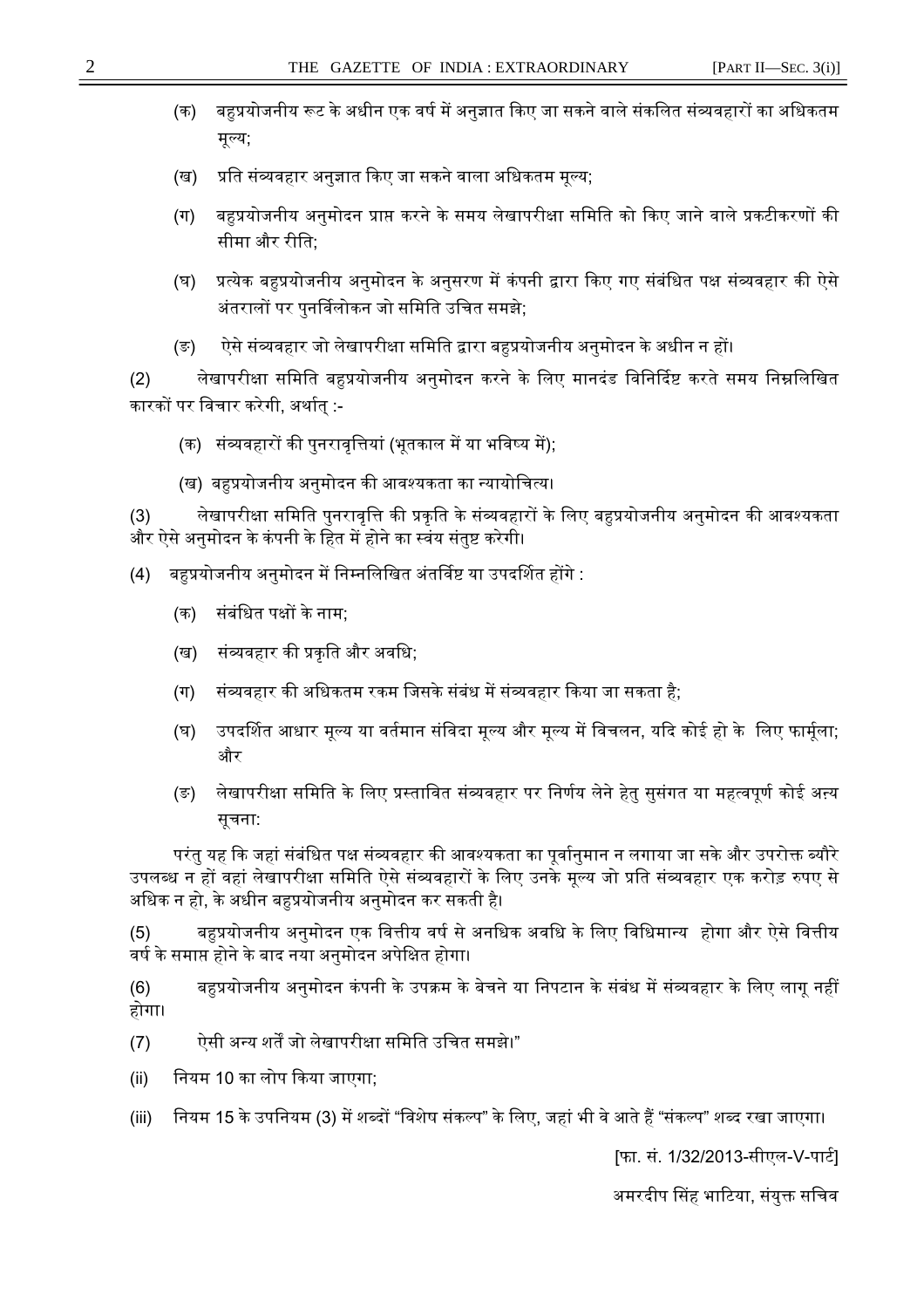**टिप्पण:** मूल अधिसूचना भारत के राजपत्र, असाधारण, भाग-II, खंड-3, उपखंड (i) में, सा.का.नि. 240(अ.), तारीख 31 मार्च, 2014 द्वारा प्रकाशित की गई थी और तत्पश्चात अधिसूचना संख्या सा.का.नि. 398(अ.), तारीख 12 जून, 2014, संख्या सा.का.नि. 590(अ.), तारीख 14 अगस्त, 2014 और संख्या सा.का.नि. 206(अ.), तारीख 18 मार्च, 2015 द्वारा संशोधित की गई।

## **MINISTRY OF CORPORATE AFFAIRS**

## **NOTIFICATION**

New Delhi, the 14th December, 2015

**G.S.R. 971(E).—** In exercise of the powers conferred under sections 173, 175, 177, 178, 179, 184, 185, 186, 187, 188, 189 and section 191 read with section 469 of the Companies Act, 2013 (18 of 2013), the Central Government hereby makes the following rules further to amend the Companies (Meetings of Board and its Powers) Rules, 2014, namely:—

1. (1) These rules may be called the Companies (Meetings of Board and its Powers) Second Amendment Rules, 2015.

(2) They shall come into force on the date of their publication in the Official Gazette.

- 2. In the Companies (Meetings of Board and its Powers) Rules, 2014,-
- (i) After rule 6, the following rule shall be inserted, namely:-

**"6A. Omnibus approval for related party transactions on annual basis.-** All related party transactions shall require approval of the Audit Committee and the Audit Committee may make omnibus approval for related party transactions proposed to be entered into by the company subject to the following conditions, namely:-

(1) The Audit Committee shall, after obtaining approval of the Board of Directors, specify the criteria for making the omnibus approval which shall include the following, namely:-

- (a) maximum value of the transactions, in aggregate, which can be allowed under the omnibus route in a year;
- (b) the maximum value per transaction which can be allowed;
- (c) extent and manner of disclosures to be made to the Audit Committee at the time of seeking omnibus approval;
- (d) review, at such intervals as the Audit Committee may deem fit, related party transaction entered into by the company pursuant to each of the omnibus approval made;
- (e) transactions which cannot be subject to the omnibus approval by the Audit Committee.

(2) The Audit Committee shall consider the following factors while specifying the criteria for making omnibus approval, namely: -

- (a) repetitiveness of the transactions (in past or in future);
- (b) justification for the need of omnibus approval.

(3) The Audit Committee shall satisfy itself on the need for omnibus approval for transactions of repetitive nature and that such approval is in the interest of the company.

- (4) The omnibus approval shall contain or indicate the following:
	- (a) name of the related parties;<br>(b) nature and duration of the 1
	- nature and duration of the transaction;
	- (c) maximum amount of transaction that can be entered into;
	- (d) the indicative base price or current contracted price and the formula for variation in the price, if any; and